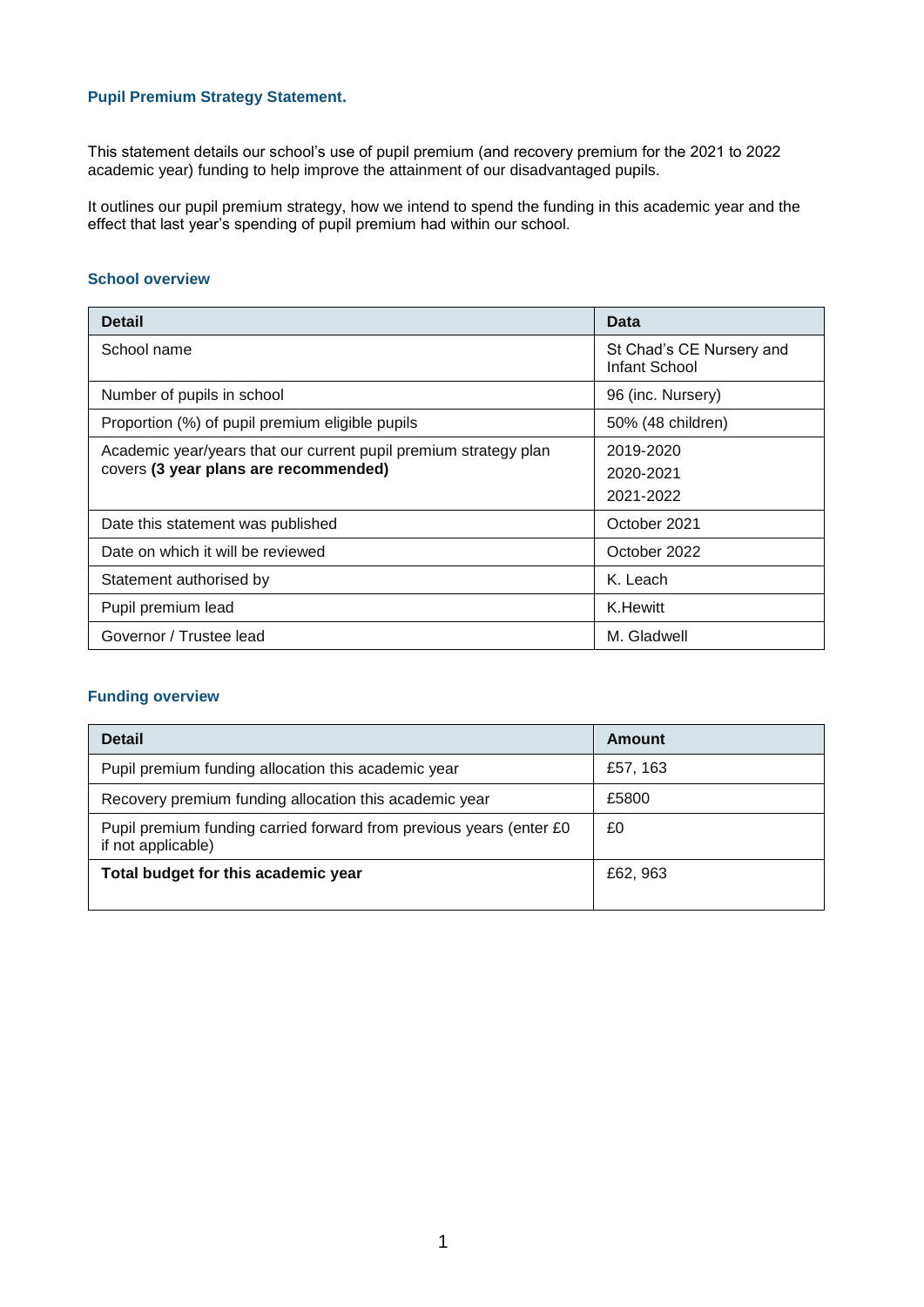## **Part A: Pupil premium strategy plan**

### **Statement of intent**

At St Chad's CE Nursery and Infant School, we believe that the highest possible standards can only be achieved by having the highest expectations of **all** children. As a school, we understand that the most important lever we can use to improve outcomes for disadvantaged children is quality first teaching (EEF, 2019). Some pupils from disadvantaged backgrounds require additional support; therefore, we will use all the resources available to help them reach their full potential. We are also committed to focusing on non-academic factors such as improving attendance, behaviour and providing social and emotional support.

The focus of our pupil premium strategy is to support disadvantaged children to make good progress and achieve high attainment across all subject areas, irrespective of their background or the challenges they may face. This includes progress for those children who are already high attainers.

Spending decisions in school are informed by research and evidence, and are closely monitored by school leaders. We plan a broad, relevant and child-centred curriculum that actively seek to reduce disadvantage with a strong focus on social and emotional development, communication and language, reading, vocabulary and enrichment. We ensure that extra-curricular activities are accessible to all and that expense is never a barrier.

Research tells us that children develop quickly in the early years and a child's experiences between birth and age five have a major impact on their future life chances. For example, how well a child communicates at five years old is one of the best predictors we have about how they will be doing in school at age eleven. Therefore, we prioritise high quality teaching and learning throughout our Early Years, ensuring that we provide the right foundation for good future progress through school and life.

Our approach is responsible to common challenges and individual needs, rooted in ongoing monitoring and no assumptions about the impact of disadvantage. The approaches we have adopted complement each other to help pupils excel, beginning with the bottom layer of Maslow's Hierarchy of Need.

- Ensuring children are school ready and parents are able to engage with the education system.
- Quality first teaching across all year groups, through a range of teaching strategies and a focus on communication and language in all subject areas.
- Alongside a focus on quality first teaching, high quality, targeted and fluid interventions are in place when required.

### **Challenges**

This details the key challenges to achievement that we have identified among our disadvantaged pupils.

| <b>Challenge number</b> | <b>Detail of challenge</b>                                                                                                                                                                  |
|-------------------------|---------------------------------------------------------------------------------------------------------------------------------------------------------------------------------------------|
|                         | Poor speech, language and communication skills is a barrier to learning, including<br>range and depth vocabulary, conversation skills and lack of enriching life experiences                |
|                         | Some children are significantly below age related expectations in Reading, Writing and<br>Maths, and require focused support to progressively narrow the gap as they move<br>through school |
|                         | Many children enter our school with extremely low starting points. Due to this, some<br>children are significantly below age related expectations in Phonics and require quality            |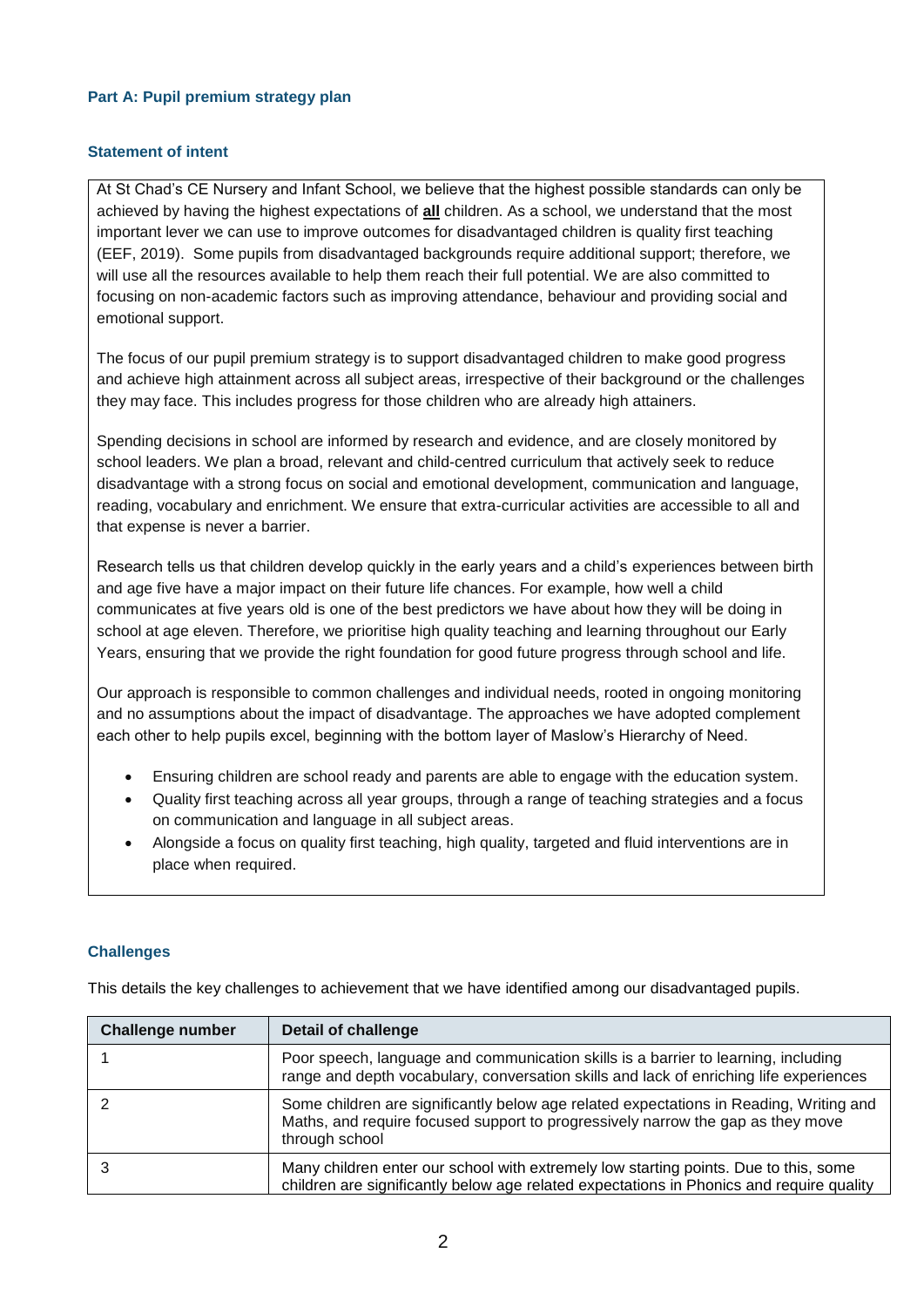|   | first teaching and robust interventions to narrow the gap in time for the Year One<br>Screening Check.                                                                                                                                                                                                                             |
|---|------------------------------------------------------------------------------------------------------------------------------------------------------------------------------------------------------------------------------------------------------------------------------------------------------------------------------------|
|   | Parental Engagement for our PP and Disadvantaged Pupils.<br>School readiness and a readiness to learn is required for our most disadvantaged<br>children, including parent understanding of the school system and raising aspirations.                                                                                             |
| 5 | Our attendance data has previously highlighted that attendance amongst our most<br>disadvantaged pupils has been lower than our non-disadvantaged children. Our<br>assessment data shows, these high levels of absence are negatively affecting pupil<br>progress.                                                                 |
| 6 | The effects of Covid-19 have been paramount on our children's social, emotional<br>wellbeing and mental health. Our observations indicate that the education and well-<br>being of many of our disadvantaged pupils have been negatively impacted by partial<br>school closures. These findings are supported by national studies. |

## **Intended outcomes**

This explains the outcomes we are aiming for **by the end of our current strategy plan**, and how we will measure whether they have been achieved.

| <b>Intended Outcome</b>                                                                                                                                                                                                     | <b>Success Criteria</b>                                                                                                                                                                                                                                                                                                                                                                                                                                                                                                                                                                                                                                                         |
|-----------------------------------------------------------------------------------------------------------------------------------------------------------------------------------------------------------------------------|---------------------------------------------------------------------------------------------------------------------------------------------------------------------------------------------------------------------------------------------------------------------------------------------------------------------------------------------------------------------------------------------------------------------------------------------------------------------------------------------------------------------------------------------------------------------------------------------------------------------------------------------------------------------------------|
| All disadvantaged children provided with the<br>physiological resources school can fund, to be<br>ready to attend school and learn.                                                                                         | Full school uniform provided for every<br>$\bullet$<br>PP child.<br>Warm coats provided in winter months, if<br>$\bullet$<br>children do not have their own.<br>Daily breakfast offered to all children<br>$\bullet$<br>when they arrive at school.                                                                                                                                                                                                                                                                                                                                                                                                                             |
| A communication focused curriculum with<br>teaching and learning strategies embedded for<br>whole class approach, including vocabulary<br>teaching, environment construction and trips and<br>enriching curriculum choices. | 90% of children to meet their end of year<br>$\bullet$<br>target.<br>Talk for Writing embedded across<br>$\bullet$<br>school.<br>Vocabulary teaching using Word Aware.<br>$\bullet$<br>Carefully constructed environments that<br>$\bullet$<br>develop and encourage language/<br>communication.<br>White Rose approach used for Mastery<br>$\bullet$<br>Maths. All staff to complete CPD and<br>understand expectations.<br>Stem sentences used to develop<br>$\bullet$<br>articulation of key maths concepts. A<br>vocabulary progression grid in place<br>alongside this for the whole school.<br>Curriculum enrichment activities/trips<br>$\bullet$<br>paid for by school. |
| Effective and monitored interventions with<br>effective deployment of teaching assistants with<br>the EEF Guidance Report resources, in all<br>classes.                                                                     | 90% of children to meet their end of year<br>$\bullet$<br>target.<br>Targeted interventions in place across<br>$\bullet$<br>school. Monitored closely and an<br>expectation of fluidity.<br>Precision Teaching; Launchpad;<br>$\bullet$<br>Communication and Language groups<br>for those who require it.<br>After school clubs available and<br>encouraged for all PP children. Clubs to                                                                                                                                                                                                                                                                                       |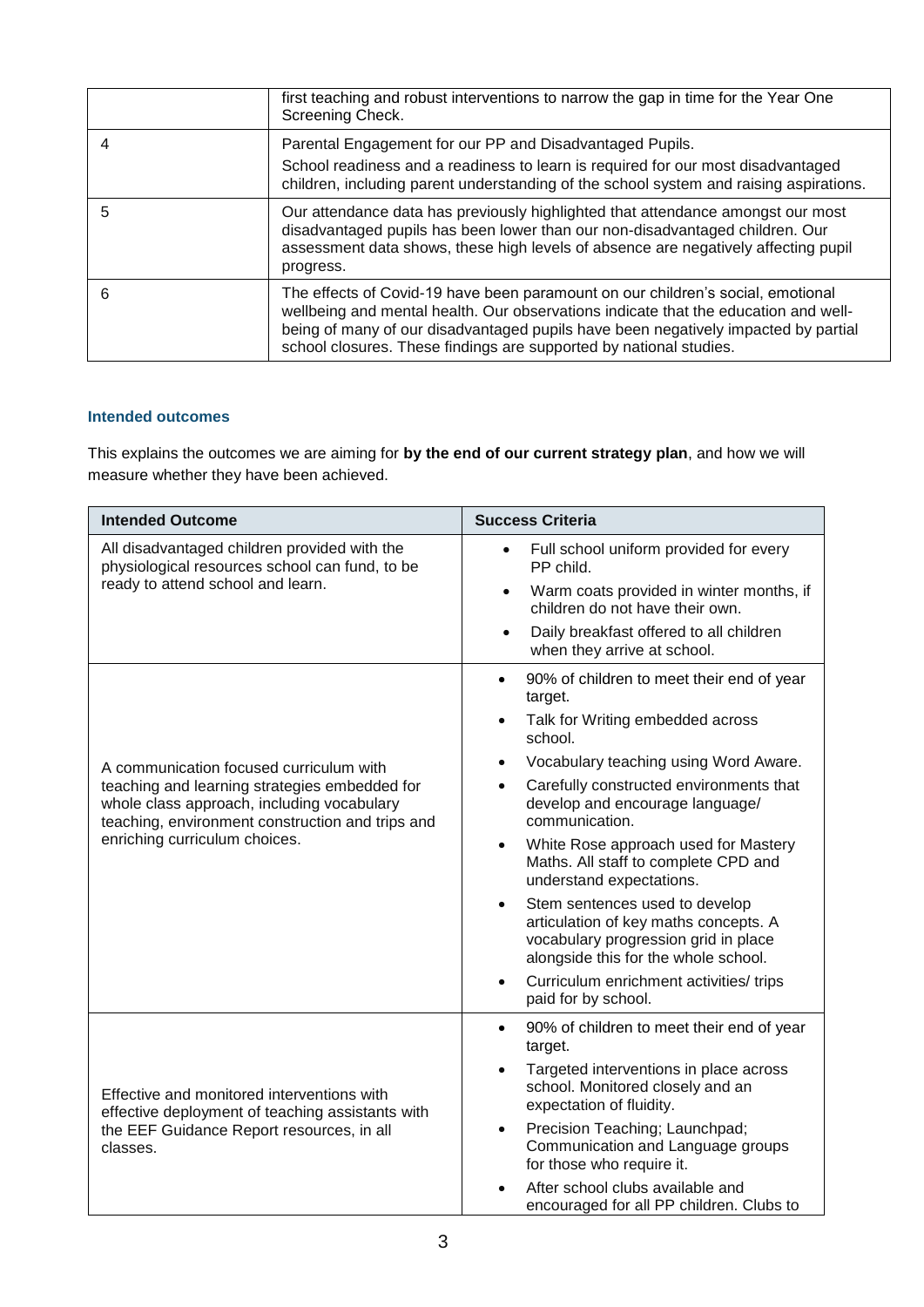|                                                                                                                                                                                                                          | have the specific focus that the children<br>need.                                                                                                                                                                                                                                                                                                                                                                                                                                  |
|--------------------------------------------------------------------------------------------------------------------------------------------------------------------------------------------------------------------------|-------------------------------------------------------------------------------------------------------------------------------------------------------------------------------------------------------------------------------------------------------------------------------------------------------------------------------------------------------------------------------------------------------------------------------------------------------------------------------------|
| Improved phonics and reading attainment for our<br>disadvantaged children.                                                                                                                                               | 90% of children to meet their end of year<br>target.<br>A consistent phonics programme in<br>school, across all year groups.<br>Reading books linked to children's<br>phonics ability.<br>Improved home reading.<br>Confident readers in school.                                                                                                                                                                                                                                    |
| To achieve and sustain improved wellbeing and<br>mental health for all pupils in our school,<br>particularly our disadvantaged pupils.                                                                                   | A high quality nurture room for children<br>to access when they need to.<br>A forest school environment to increase<br>cultural capital for our children.<br>Staff all trained on supporting and<br>improved wellbeing and mental health.<br>Sustained high levels of wellbeing demonstrated<br>by:<br>$\checkmark$<br>Qualitative data from student voice,<br>student and parents surveys and<br>teacher observations.                                                             |
| Targeted engagement for hard to reach parents<br>with a dynamic communication strategy to build<br>relationships, improve engagement with school,<br>attendance, value of education, and support<br>aspiration building. | Family Support Worker employed.<br>Regular parent workshops, with high<br>levels of engagement.<br>100% attendance at parents meetings.<br>100% of parents with access to Class<br>Dojo.<br>Home Learning/ reading completed on<br>Class Dojo.<br>Translation services readily available for<br>$\bullet$<br>our parents (including in workshops).<br>Meet the Teacher workshops at the<br>beginning of each academic year.<br>End of year expectations shared with all<br>parents. |

## **Activity in this academic year**

This details how we intend to spend our pupil premium (and recovery premium funding) **this academic year** to address the challenges listed above.

## **Teaching (for example, CPD, recruitment and retention)**

Budgeted cost: £ 14, 240

| <b>Activity</b>                                                                   | Evidence that supports this approach                                                      | Challenge number(s)<br>addressed |
|-----------------------------------------------------------------------------------|-------------------------------------------------------------------------------------------|----------------------------------|
| <b>Talk for Writing</b><br>-staff CPD/ release time<br>for staff to completed CPD | The Talk for Writing team are analysing data<br>yearly from a range of different schools: | 1, 2                             |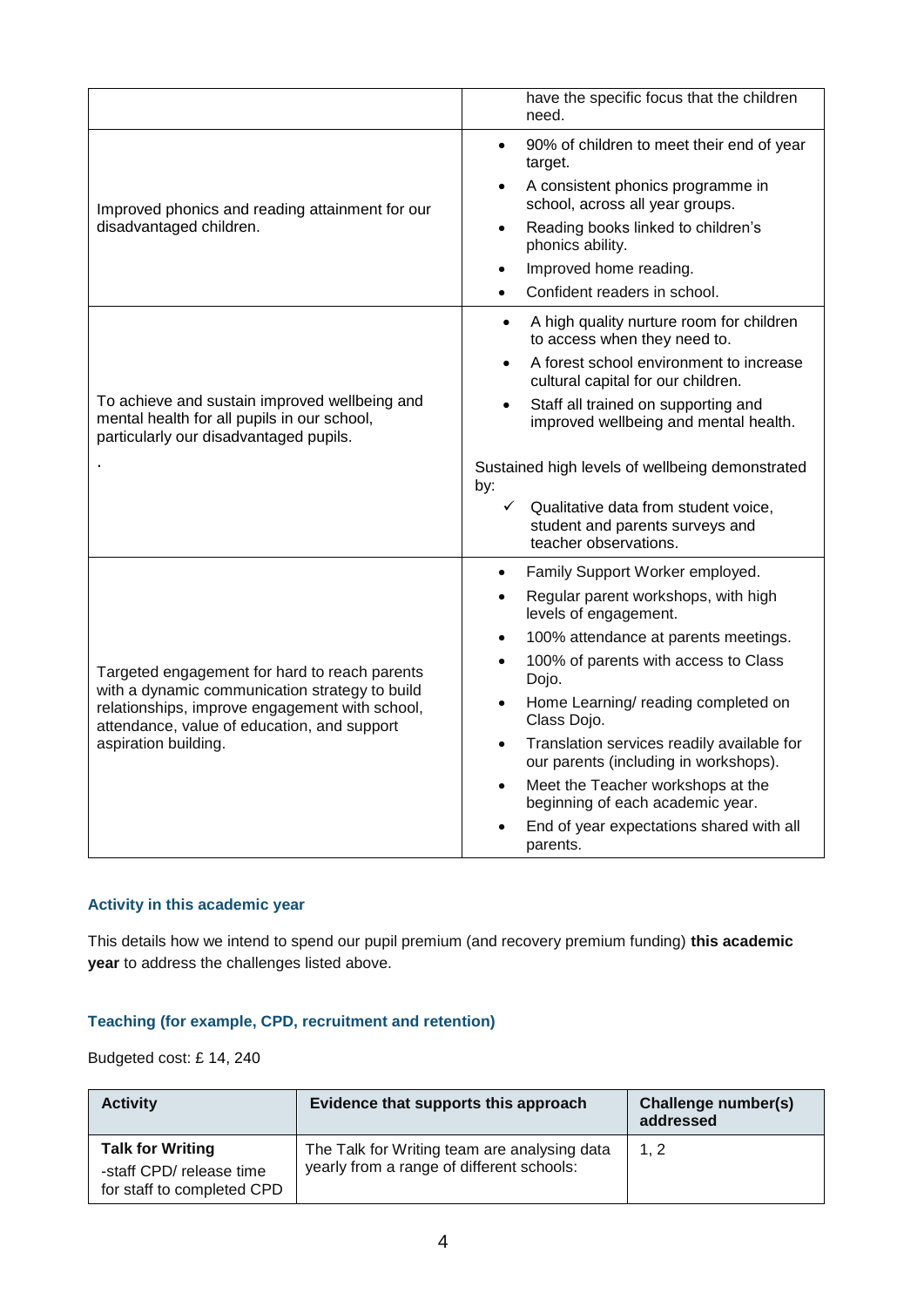| £2000                                                                                                                                                                                                                                              | How Effective is Talk for Writing? Does Talk<br>for Writing Work? - Talk for Writing % %<br>(talk4writing.com)                                                                                                                                                                                                                                                                                                                                                                                                                           |      |
|----------------------------------------------------------------------------------------------------------------------------------------------------------------------------------------------------------------------------------------------------|------------------------------------------------------------------------------------------------------------------------------------------------------------------------------------------------------------------------------------------------------------------------------------------------------------------------------------------------------------------------------------------------------------------------------------------------------------------------------------------------------------------------------------------|------|
| Little Wandle Phonics.<br>-membership to a DfE<br>validated scheme.<br>-consistent classroom<br>resources.<br>-new reading books.<br>-TA training.                                                                                                 | Phonics approaches have a strong<br>evidence base that indicates a positive<br>impact on word reading, particularly for<br>disadvantaged children.<br>Phonics   EEF<br>(educationendowmentfoundation.org.uk)                                                                                                                                                                                                                                                                                                                             | 2, 3 |
| <b>Enhancement of our</b><br>maths teaching and<br>curriculum.<br>Continuing to implement:<br>White Rose Maths;<br>Vocabulary; Stem<br>sentences; TTRockstars<br>and Numbots.<br>-staff (teachers and TAs)<br>CPD/ release time to<br>complete CPD | The DfE non-statutory guidance in<br>conjunction with NCETM:<br>Mathematics guidance: key stages 1 and 2<br>(covers years 1 to 6)<br>(publishing.service.gov.uk)<br>The EEF guidance is based on a range of<br>the best available evidence:<br><b>Improving Mathematics in the Early Years</b><br>and Key Stage 1   EEF<br>(educationendowmentfoundation.org.uk)<br>Focusing on stem sentences, vocabulary<br>and teaching for mastery. Evidence from<br>the NCETM:<br>How the NCETM's mastery materials are<br>making an impact   NCETM | 1, 2 |
| <b>Word Aware</b><br>-vocabulary teaching                                                                                                                                                                                                          | EEF show larger effects for younger<br>children and pupils from disadvantaged<br>backgrounds:<br>Literacy   EEF<br>(educationendowmentfoundation.org.uk)                                                                                                                                                                                                                                                                                                                                                                                 | 12   |

# **Targeted academic support (for example, tutoring, one-to-one support structured interventions)**

# Budgeted cost: £ 15,500

| <b>Activity</b>                | Evidence that supports this approach                                                                                                                                                                                                                                                          | Challenge number(s)<br>addressed |
|--------------------------------|-----------------------------------------------------------------------------------------------------------------------------------------------------------------------------------------------------------------------------------------------------------------------------------------------|----------------------------------|
| Reading Recovery TA<br>£14,500 | The EEF guidance is based on a range of<br>the best available evidence:<br>Reading comprehension strategies   EEF<br>(educationendowmentfoundation.org.uk)<br>Doing this through the use of small groups:<br>Collaborative learning approaches   EEF<br>(educationendowmentfoundation.org.uk) | 2                                |
| Targeted after school<br>clubs | Home learning and reading clubs:<br>Clubs based on what children have already<br>been taught in class, based on the evidence<br>from here:<br><b>Homework: What Does the Evidence Say?</b><br><b>Huntington Research School</b>                                                               | 1, 2, 6                          |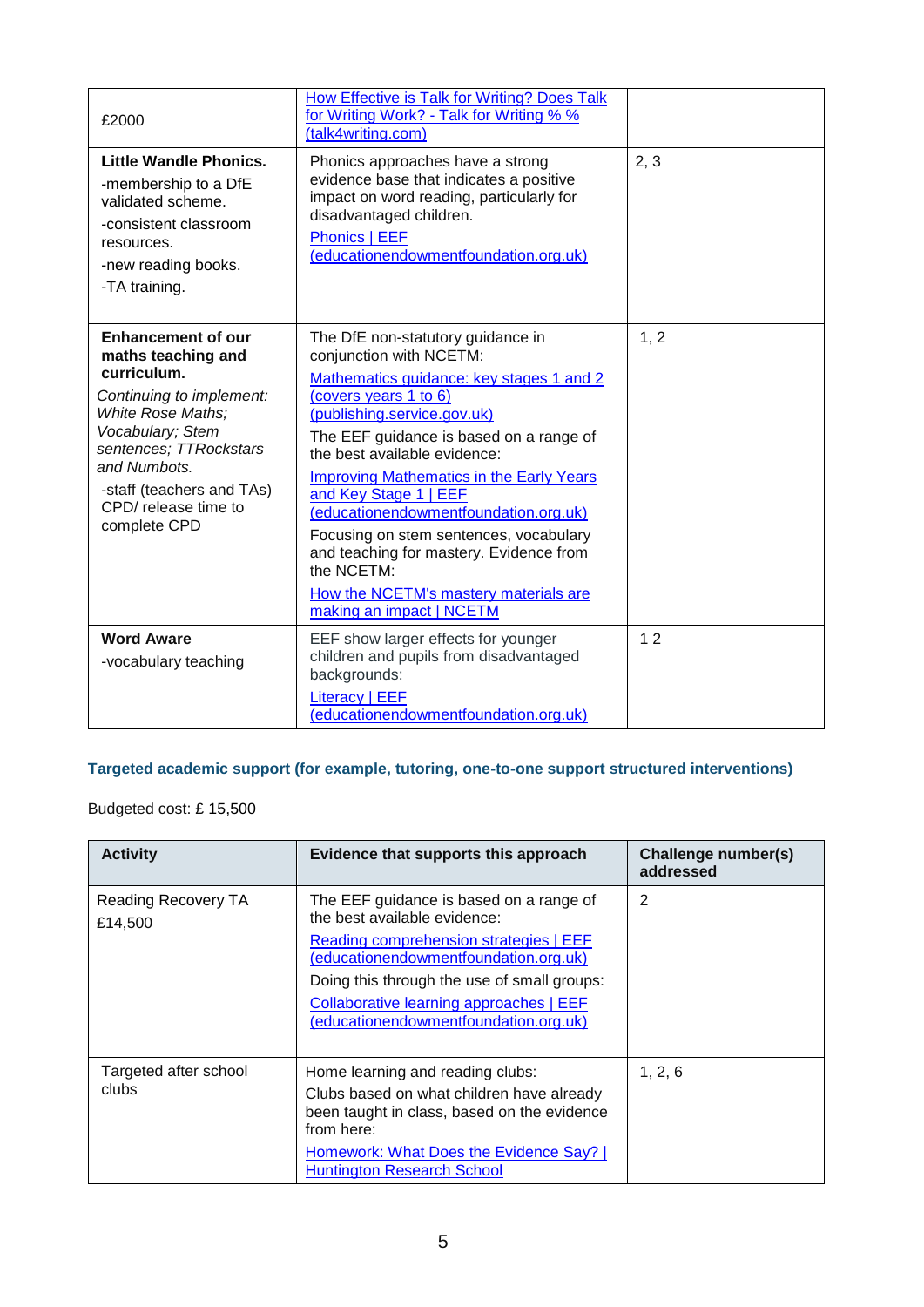# **Wider strategies (for example, related to attendance, behaviour, wellbeing)**

Budgeted cost: £ 20, 359

| <b>Activity</b>                                   | Evidence that supports this approach                                                                                                                                                                                                                                                                                                                                                                                                                                                                            | Challenge number(s)<br>addressed |
|---------------------------------------------------|-----------------------------------------------------------------------------------------------------------------------------------------------------------------------------------------------------------------------------------------------------------------------------------------------------------------------------------------------------------------------------------------------------------------------------------------------------------------------------------------------------------------|----------------------------------|
| <b>Translation services</b><br>(NCAT)<br>£9750    | With high numbers of mobility and children<br>entering the school with no previous<br>schooling, this is essential for our diverse<br>catchment area.                                                                                                                                                                                                                                                                                                                                                           | 4, 5                             |
| <b>Family Support Worker</b><br>£4041             | Approaches to engaging parents.<br>The EEF guidance is based on a range of<br>the best available evidence:<br>Parental engagement   EEF<br>(educationendowmentfoundation.org.uk)                                                                                                                                                                                                                                                                                                                                | 4, 5                             |
| Nurture/ Pastoral Support                         | There is extensive evidence associating<br>childhood social and emotional skills with<br>improved outcomes at school and in later<br>life.<br><b>EEF</b> Social and Emotional Learning.pdf<br>(educationendowmentfoundation.org.uk)<br>Forest schools allow children to develop<br>collaborative skills, and gives them practical<br>skills they can transfer to family activities.<br><b>Study reveals how Forest Schools can</b><br>benefit children's development  <br>Loughborough University (Iboro.ac.uk) | 6                                |
| <b>School Uniform</b><br>£500<br><b>Breakfast</b> | Maslow's Hierarchy of Needs:<br>Self-fulfillmen                                                                                                                                                                                                                                                                                                                                                                                                                                                                 | 4<br>4                           |
|                                                   |                                                                                                                                                                                                                                                                                                                                                                                                                                                                                                                 |                                  |
| Contingency fund for<br>acute issues              | Based on our previous experiences and the<br>increased in mobility we are experiencing,<br>we have identified a need to set a small<br>amount of funding aside to respond quickly<br>to needs, not yet identified.                                                                                                                                                                                                                                                                                              | $1 - 6$                          |

**Total budgeted cost:** £49,199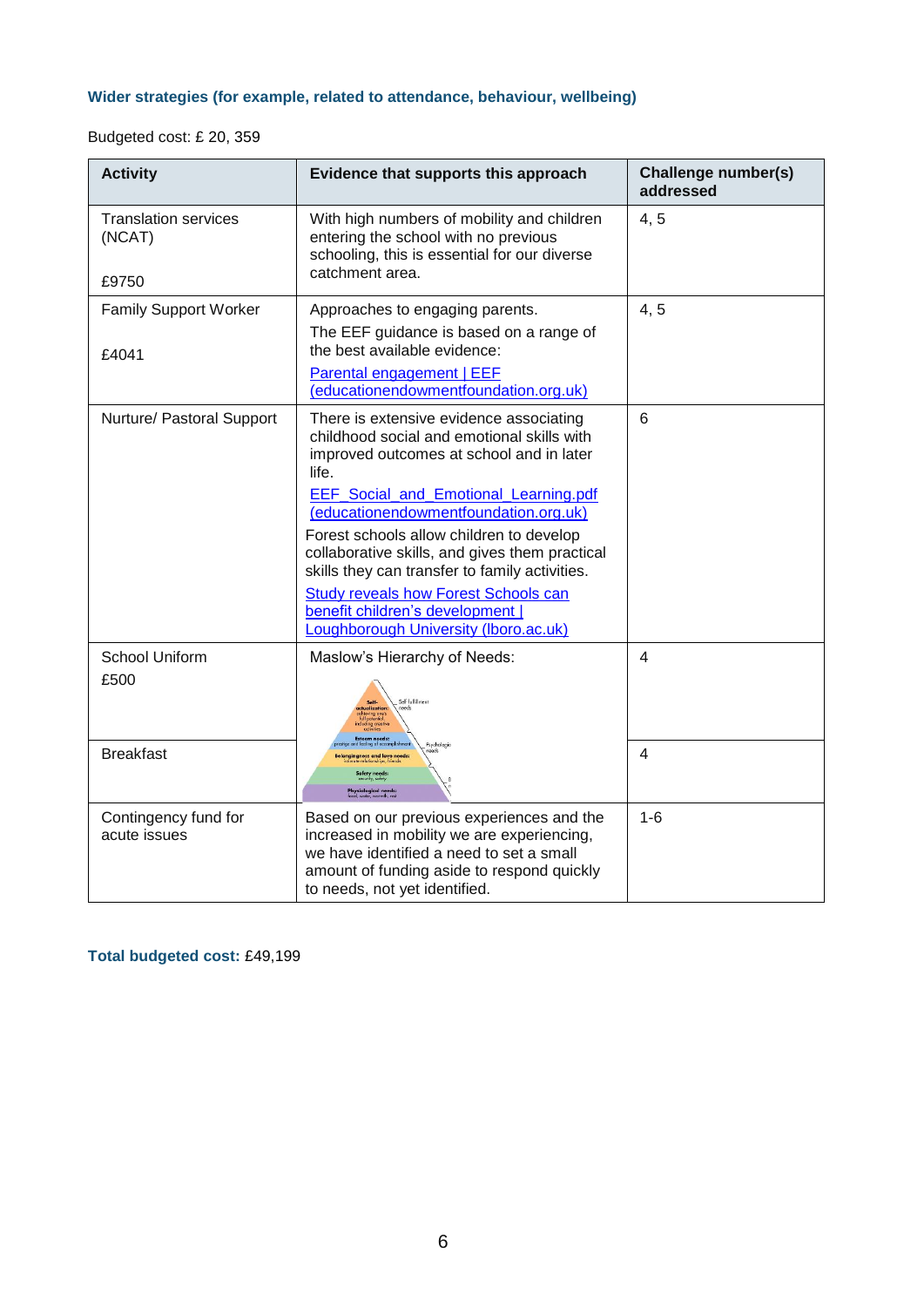#### **Part B: Review of outcomes in the previous academic year**

#### **Pupil premium strategy outcomes**

This details the impact that our pupil premium activity had on pupils in the 2020 to 2021 academic year.

Due to COVID-19, performance measures have not been published for 2020 to 2021, and 2020 to 2021 results will not be used to hold schools to account.

Given this, we have explored our own pupil evaluations for the academic year 2020-2021.

Last year disadvantaged children's attendance was 84.1%. However, this is including lockdowns, children isolating and Eid celebrations. In comparison, our non-disadvantaged children's attendance was 83.1%. This is again including lookdowns, children isolating and Eid celebrations. National attendance was 88.2% for this period.

During school lockdowns, children worked from textbooks with the help of teacher videos. We had high levels of engagement from parents and children, in comparison with the previous lockdown. On the return to school, quality first teaching remained the priority and well-structured interventions were put in place for all children who required them to 'catch-up'. When families were not engaging home visits took place, and support was given. Teachers were increasingly aware of their 'hard to reach' families and followed excellent systems to get them engaging, both during lockdown and on the return to school.

We have employed a family support worker who now works every Wednesday. This, along with the work of Sam Suddery, has allowed us to see fantastic impact already on attendance and family engagement. Regular parent workshops are now up and running.

### **Externally provided programmes**

*Please include the names of any non-DfE programmes that you purchased in the previous academic year. This will help the Department for Education identify which ones are popular in England*

| Programme | Provider |
|-----------|----------|
|           |          |
|           |          |

### **Service pupil premium funding (optional)**

*For schools that receive this funding, you may wish to provide the following information:* 

| <b>Measure</b>                                                                    | <b>Details</b> |
|-----------------------------------------------------------------------------------|----------------|
| How did you spend your service pupil premium<br>allocation last academic year?    | N/A            |
| What was the impact of that spending on service<br>pupil premium eligible pupils? | N/A            |